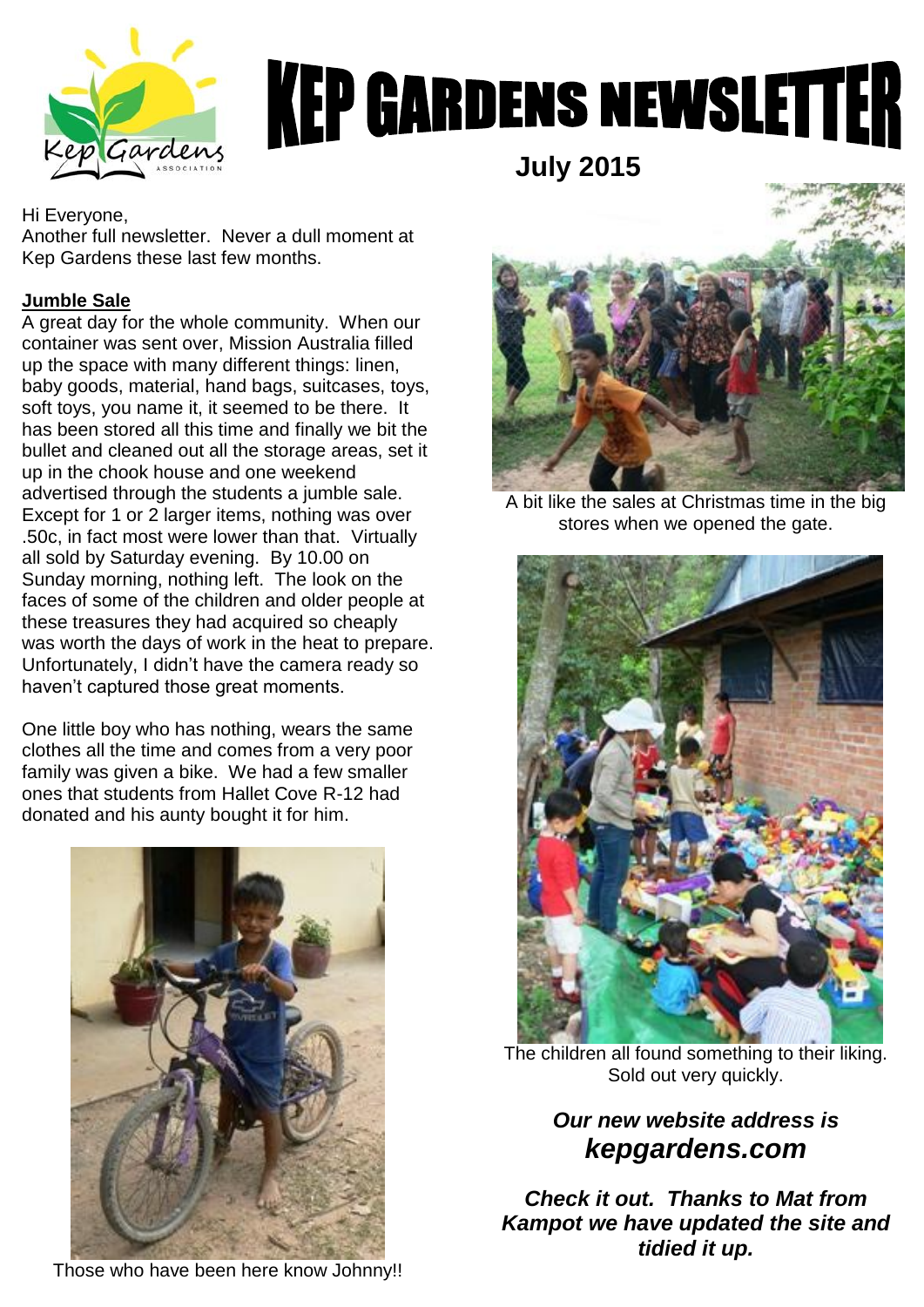

The mums and older ladies were very happy with their bargains and had fun checking everything out.



This little girl's face was a picture of happiness but as I lined up the camera she went all shy and stopped smiling!!!!

Everyone is asking if we will have another one next year. We would have to bring another container over and where would be get the goods from? Good idea but a one off I am afraid.

#### **Dam Excavation**

The dam was empty and we could see where all the silt and rocks had built up as the water flowed over the surrounding countryside. As we now have the bore we would like to turn the dam into a fish farm, build a new floating house on it and a couple of jetties for fishing. Consequently, it was a good time to excavate and get it back to its original water capacity.

*You will also have noticed that our newsletters are now being sent via Mailchimp. Quicker for us as we only have to send once instead of multiple times. Also easier for you as you can unsubscribe if you want to by simply*

*clicking a button. This is also thanks to Mat from Kampot. He's dragging us screaming into the 21st century!!!*





This shows how very dry it was until the last week in June. No one was even contemplating starting to plough their rice fields. Now the rain has arrived and everyone is busy.

#### **Volunteers**



Emma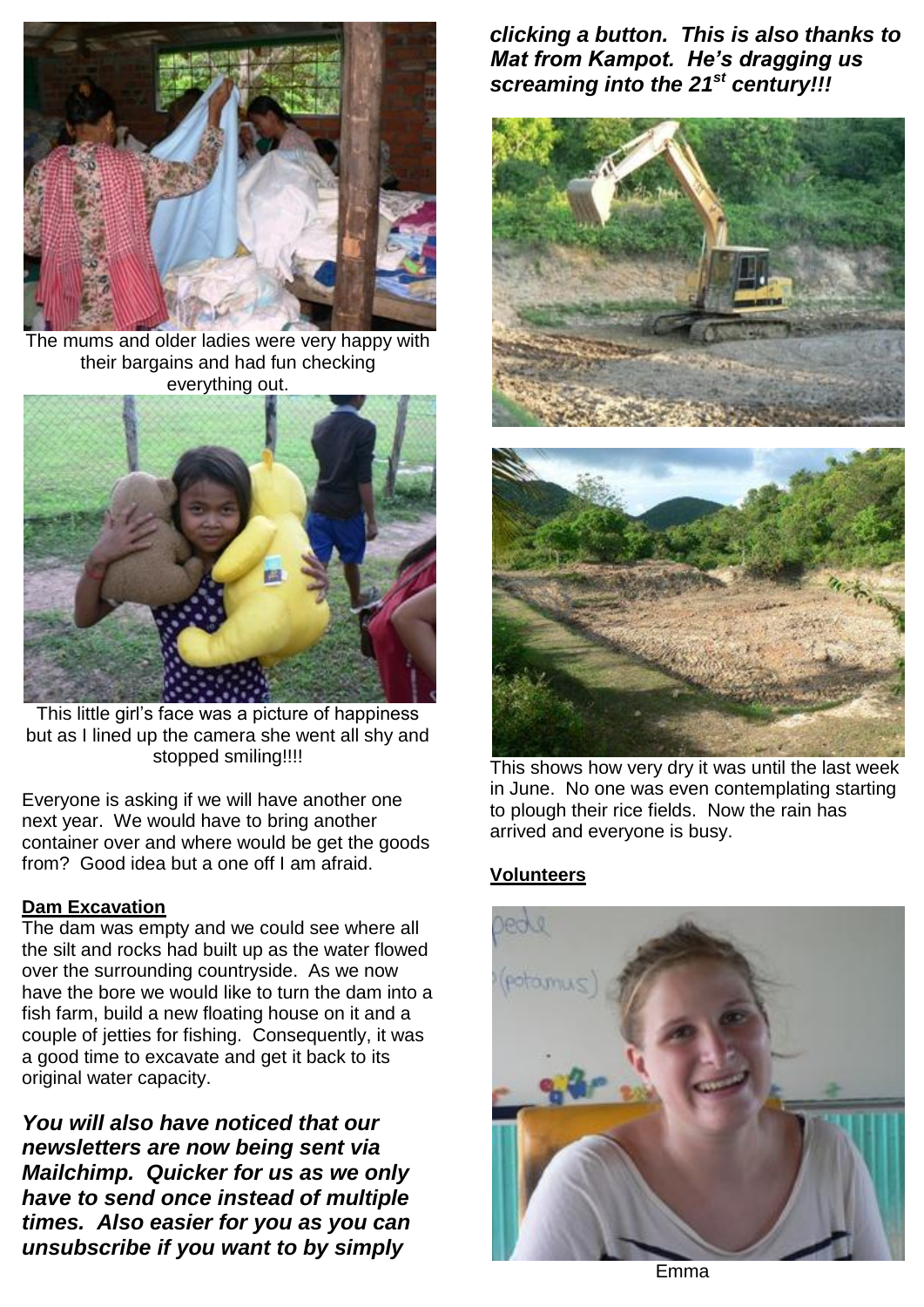

Cara



Hannah



*VOLUNTEERS ALWAYS WELCOME. YOU CANNOT BEAT A ONE-ON-ONE CONVERSATION TO IMPROVE LISTENING AND SPEAKING SKILLS.*



Julien



Rafael

*THERE MUST BE MANY VOLUNTEERS OUT THERE WHO HAVE TRADE EXPERIENCE TO PASS ON TO ANDREW'S TEAM.* 

*ANY GARDENERS WHO WOULD LIKE TO VOLUNTEER TO LAVISH SOME TENDER LOVING CARE ON OUR VEGETABLE GROWING PROJECT WOULD BE WELCOMED WITH OPEN ARMS.* 

#### **Storytelling/Playgroup**

Alexandra, a volunteer from BeMore, enjoys art and craft work. She has been making some great things for the littlies to make, paint and take home. She is also building up our stock of examples for crafts that can be made easily and cheaply, not only for the playgroup but for the other classes as well. Alexandra also painted with the older classes. The wall of the kitchen is covered in a ghecko pattern and the columns of the front gate have been decorated. Benches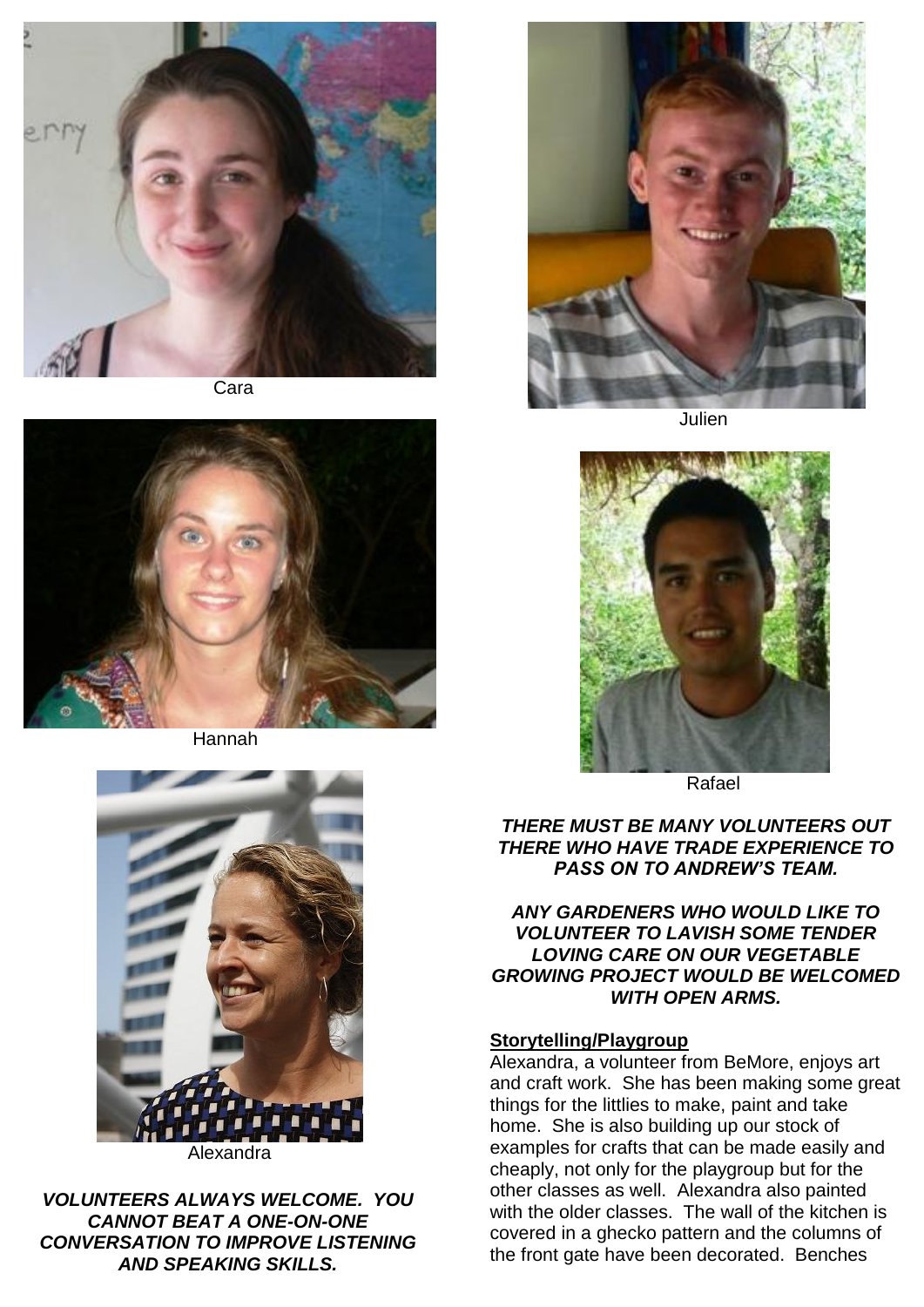have been made and painted for the playground. Thanks Alexandra for giving the creative students a chance to show their talents.







*VOLUNTEERS WHO ARE INTERESTED IN THE ARTS: PAINTING, DANCING, DRAMA, WHATEVER WOULD ADD A VALUED EXPERIENCE FOR OUR STUDENTS.*





*THE KHMER MAGIC MUSIC BUS WILL BE HOLDING A FILM NIGHT ON 27/8/15 AND A CONCERT FEATURING 25 PERFORMERS ON 28/8/15 AT KEP GARDENS. WE ARE VERY FORTUNATE AND HOPE THE LOCAL VILLAGERS WILL ENJOY A NIGHT OF TRADITIONAL MUSIC, SINGING, DANCING AND FILM. EXCITEMENT IS IN THE AIR!!!*

The weather has been so hot the last couple of months and very tiring. Consequently, one Friday to end off the hot week and relax, we showed a movie "How To Train Your Dragon". All classes found it very funny and enjoyed it but by the fourth showing I must admit I didn't find it funny anymore. The volunteers keep us up-to-date with current movies that the students will like. Thanks Emma for this one.

#### **Dental Health**

In September we embark on our annual dental checks for all the students. One of the dentists came to Kep Gardens recently and spoke to all the classes about dental hygiene, laying the groundwork for their visit and also squashing rumours that circulated last year amongst the teenagers causing many of them not to attend. Let's hope the teenagers respond this year.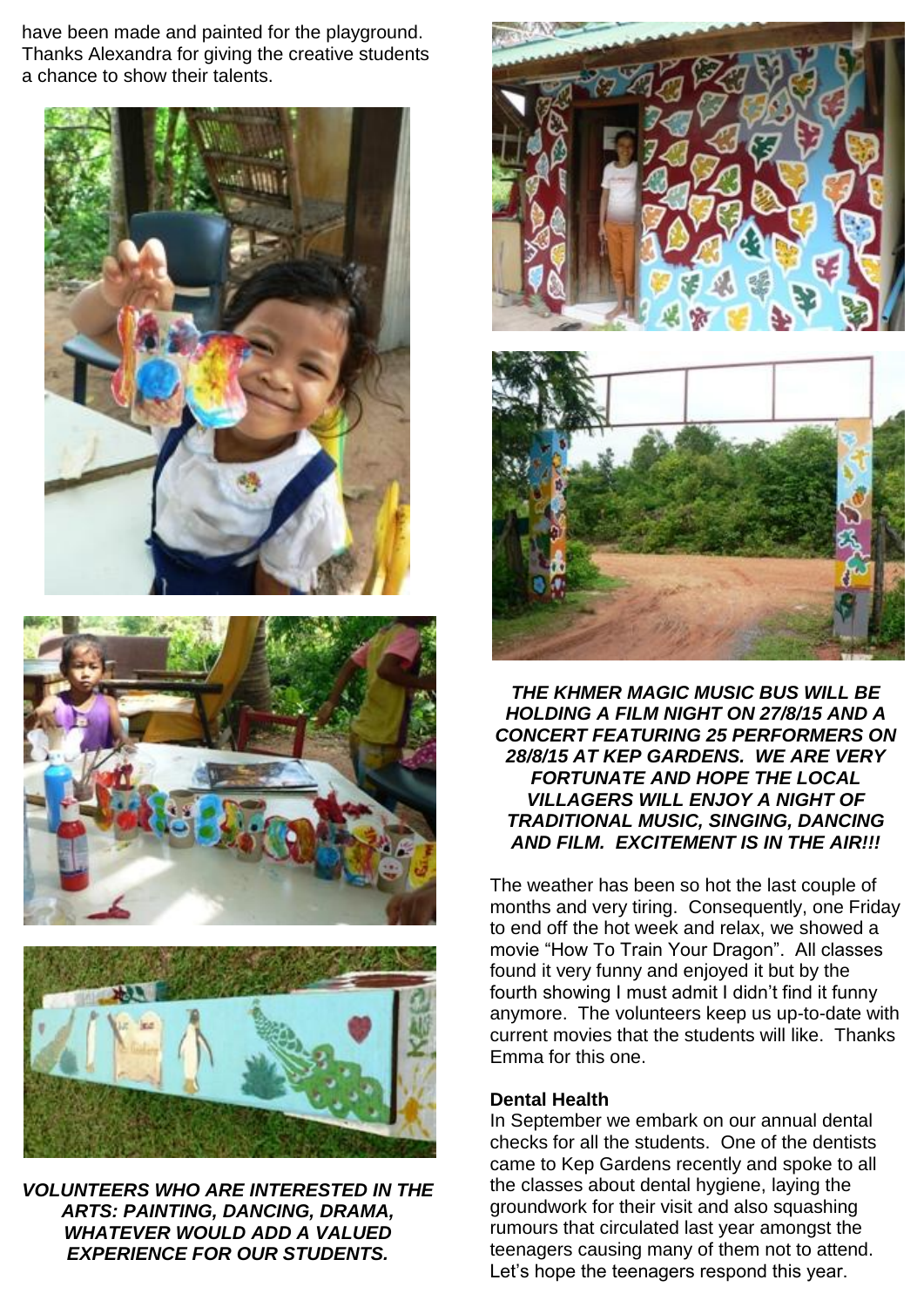

# **Career Students**



The nursing students have completed 18 months of training and in July start 6 weeks of work experience at the Russian Hospital in Phnom Penh. A Nightingale ceremony was held in late June at Life University where the nursing students lit candles to honour "The Lady of the Lamp", Florence Nightingale, and recited a pledge to uphold the nursing tradition. We went to Sihanoukville to attend this moving ceremony which was a very special time for the students.



#### **World Mapping**

The end of June, July and the beginning of August will see 4 World Mapping groups from The Netherlands camping at Kep Gardens. The first group helped build another complete set of planter boxes including the shade cloth roof. Other jobs included rendering a tank stand, completing painting the gate columns, painting existing small water tanks and digging foundations for our incinerator/recycling area.

The second group was unfortunately washed out by some very heavy rain and had to retreat to Kep to sleep in a guest house for a couple of nights but spent the days at Kep Gardens. Let's hope the next two groups are luckier weather wise.